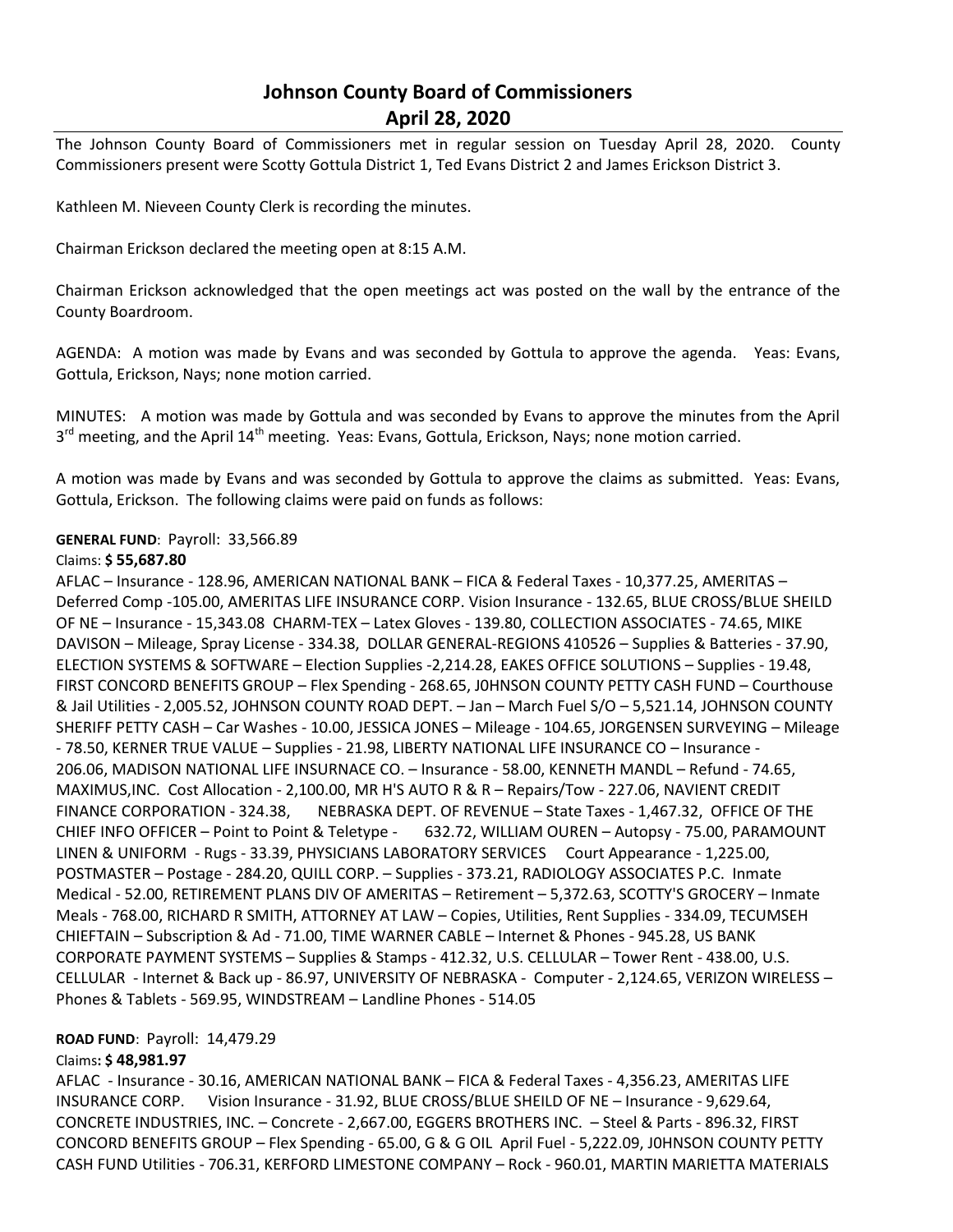– Rock - 20,438.86, SID'S AUTO PARTS – Parts - 458.88, NEBRASKA DEPT. OF REVENUE – State Taxes - 614.32, NEBRASKA PUBLIC POWER – Sterling & Crab Orchard Utilities - 83.04, PARAMOUNT LINEN & UNIFORM – Rugs - 28.14, RETIREMENT PLANS DIV OF AMERITAS – Retirement - 2,321.29, US BANK CORPORATE PAYMENT SYSTEMS – Supplies & Tools - 207.40, U.S. CELLULAR – Internet - 78.63, VERIZON WIRELESS – Tablet - 40.01, WASHINGTON NATIONAL INS COMPANY Insurance - 9.25, WINDSTREAM – Landline Phones - 137.47 **INHERITANCE TAX FUND**

Claims**: \$18.63** U.S. CELLULAR – Back-up - 18.63

### **911 EMERGENCY MANAGEMENT FUND**

Claims**: \$ 1,266.55** GEO-COMM INC. –GIS Maintenance - 1,225.00, J0HNSON COUNTY PETTY CASH FUND – OPPD 911 Tower - 41.55

## **911 WIRELESS SERVICE FUND**

Claims: **\$ 3,675.00** GEO-COMM INC. GIS - 3,675.00

Emergency Manager Amanda Burki gave the board an update on Covid-19 pandemic.

A motion was made by Evans and was seconded by Gottula to approve Resolution 20-12 approving the adoption of rules and regulations for the prevention of spread of communicable disease, illness or poisoning by the Southeast District Health Department. Yeas: Evans, Gottula, Erickson, Nays; none motion carried.

Highway Supt. Matt Schaardt presented the board with his road study on the following described road: All that portion of the County road lying within the East 33.00 feet of the South 1,475 feet of the Southwest One-Quarter, and the West 33.00 feet of the South 1,475 feet of the Southeast One Quarter of Section 26 Township 6 north, Range 9 East of the Sixth Principal Meridian, Jonson County, Nebraska except the South 33.00 feet thereof.

A motion was made by Gottula, and was seconded by Evans to approve Resolution 20-13 establishing Public Hearing Date of May 26, 2020 at 9:00 a.m. to vacate that portion of county road located in Section 26 Township 6, North, Range 9 East of the Sixth Principal Meridian. Yeas: Evans, Gottula, Erickson, Nays; none motion carried.

Matt also gave his road and bridge report, discussed the Sign Audit scheduled for June 3<sup>rd</sup> with NIRMA, asked to see if he could still have 2 Summer Helper the board was ok with this as long as he could keep them busy, also discussed were FEMA-NIMA updates.

Fuel bids were opened and placed on file in the County Clerk's Office. One Bid was received from G & G oil Company. A motion was made by Evans, and was seconded by Gottula, to approve the bid from G & G Oil Company as follows: Tecumseh Shop: Unleaded with 10% Ethanol .999, Diesel Low Sulfur #2 on Road \$1.549 Sterling, Cook, Crab Orchard Shops Diesel Low Sulfur #2 \$1.249.

Yeas: Evans, Gottula, Erickson, Nays; none motion carried.

The board discussed the possibility of bidding out fuel on a 6 month basis.

A motion was made by Gottula, and was seconded by Evans to approve the Child Advocacy Center Service Agreement with the City of Lincoln. Yeas: Evans, Gottula, Erickson. Nays; none motion carried.

The board received the April 22, 2020 report from Jessica Jones Extension Educator Johnson County.